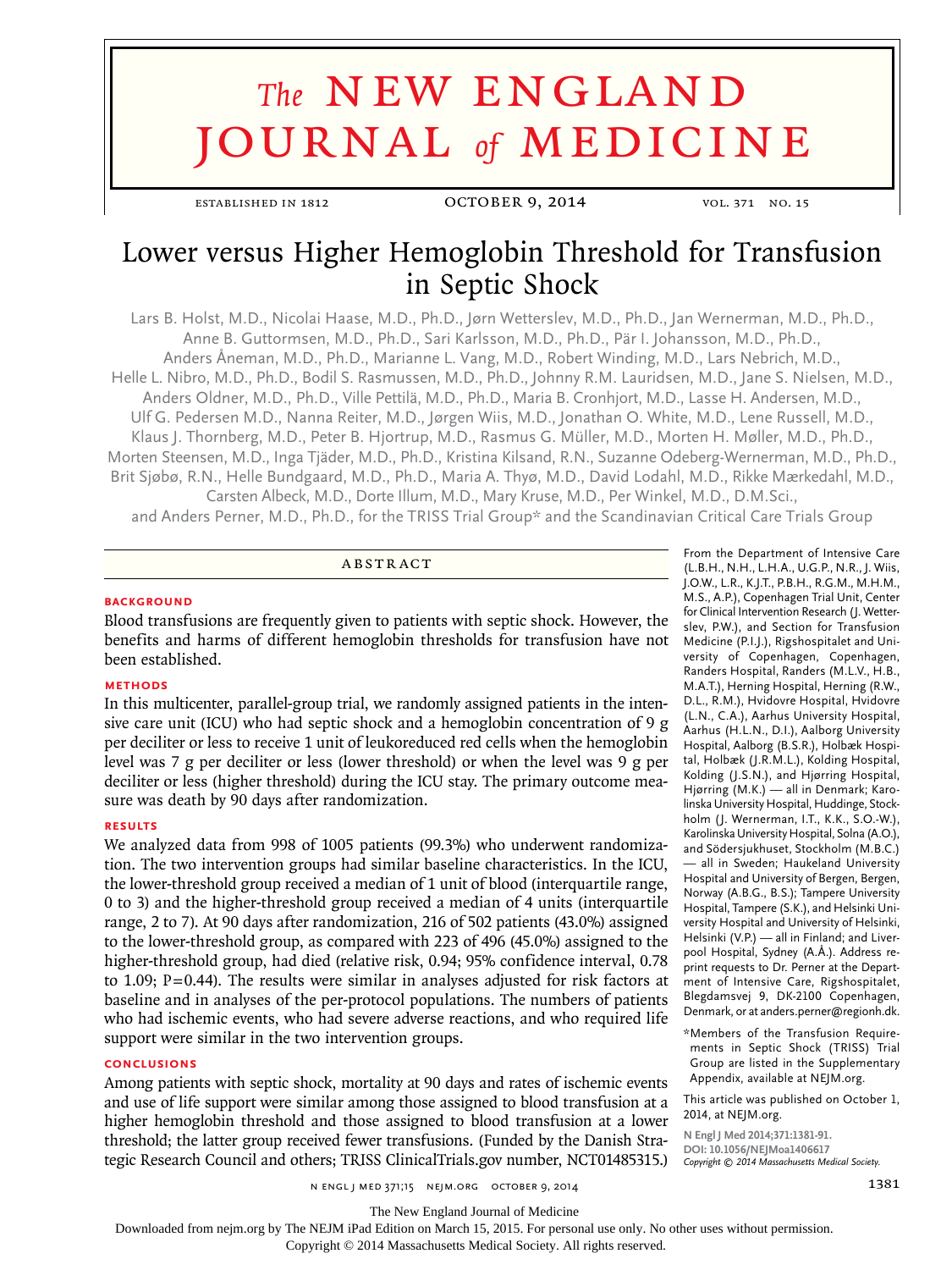**EXECUTE SHOOD TRANSFUSIONS ARE FREQUENTLY**<br>given to patients with septic shock.<sup>1-4</sup> Some<br>of these transfusions are given to patients<br>who are bleeding. but many nonbleeding patients given to patients with septic shock.1-4 Some of these transfusions are given to patients who are bleeding, but many nonbleeding patients also undergo transfusion.<sup>5</sup>

The recommendations of the Surviving Sepsis Campaign regarding blood transfusion in patients with septic shock are complex and include a recommendation for transfusion to maintain a hematocrit of more than 30% in the presence of hypoperfusion in the first 6 hours.<sup>6</sup> After that, the transfusion threshold should be a hemoglobin level of less than 7 g per deciliter, aiming at levels between 7 g and 9 g per deciliter in patients who do not have myocardial ischemia, severe hypoxemia, acute hemorrhage, or ischemic coronary artery disease.<sup>6</sup> However, there are limited data supporting these recommendations,<sup>6</sup> and many clinicians may not follow them.4,7 New trial data have been published recently,<sup>8</sup> and the use of a high hemoglobin threshold for transfusion may be at least questioned as part of an early resuscitation protocol for patients with septic shock.

Blood transfusion has been associated with increased mortality in subgroups of critically ill patients, both in cohort studies and in randomized trials,<sup>9-12</sup> but there have also been cohort studies in which transfusion was associated with improved survival,<sup>13</sup> including among patients with sepsis.14 In some studies, nonleukoreduced blood was used, which may have influenced the results. Given the lack of efficacy data, in addition to concerns about safety, we conducted the Transfusion Requirements in Septic Shock (TRISS) trial to evaluate the effects on mortality of leukoreduced blood transfusion at a lower versus a higher hemoglobin threshold among patients with septic shock who are in the intensive care unit (ICU).

#### **METHODS**

#### **TRIAL DESIGN AND OVERSIGHT**

After the approvals from ethics committees and data-protection agencies were obtained, patients in 32 general ICUs in Denmark, Sweden, Norway, and Finland underwent screening and randomization between December 3, 2011, and December 26, 2013. Written informed consent was obtained from all the patients or their legal surrogates before or after enrollment. In all cases, consent was obtained from the patient when possible. If consent was withdrawn or not granted, we asked the patient or surrogate for permission to continue registration of trial data and to use these data in the analyses. The protocol, including details regarding trial conduct and the statistical analysis plan, has been published previously<sup>15</sup> and is available with the full text of this article at NEJM.org. The management committee (see the Supplementary Appendix, available at NEJM.org) designed the trial and vouches for the adherence of the study to the protocol and for the accuracy of the data and the analyses. The members of the management committee wrote the drafts of the manuscript and made the decision to submit the manuscript for publication. The funders had no role in the design of the protocol, the trial conduct, or the analyses or reporting of the data.

This trial was a multicenter, stratified, parallelgroup, clinical trial. Randomization was performed with the use of a centralized computergenerated assignment sequence, with stratification according to study site and the presence or absence of active hematologic cancer, because these characteristics may influence outcome.16,17 Patients with septic shock were randomly assigned in a 1:1 ratio, with the use of permuted blocks of varying sizes of 6, 8, or 10, to blood transfusion at the higher hemoglobin threshold or the lower hemoglobin threshold. Treatment assignments were concealed from the investigators assessing mortality, the data and safety monitoring committee, and the trial statistician. The conduct of the trial and the safety of the participants were overseen by the data and safety monitoring committee, which performed an interim analysis after 500 patients had been followed for 90 days. The trial data were monitored by staff from the coordinating center.

#### **TRIAL PATIENTS**

We screened patients 18 years of age or older who were in the ICU, fulfilled the criteria for septic shock,<sup>18</sup> and had a blood concentration of hemoglobin of 9 g per deciliter or less as measured by means of valid point-of-care testing (see the Supplementary Appendix). The reasons for the exclusion of some patients are shown in Figure 1 and listed in the Supplementary Appendix.

# **INTERVENTION**

Enrolled patients were given single units of crossmatched, prestorage leukoreduced red cells suspended in a saline–adenine–glucose–mannitol

1382 **n engl j med 371;15 NEIM.ORG OCTOBER 9, 2014** 

The New England Journal of Medicine

Downloaded from nejm.org by The NEJM iPad Edition on March 15, 2015. For personal use only. No other uses without permission.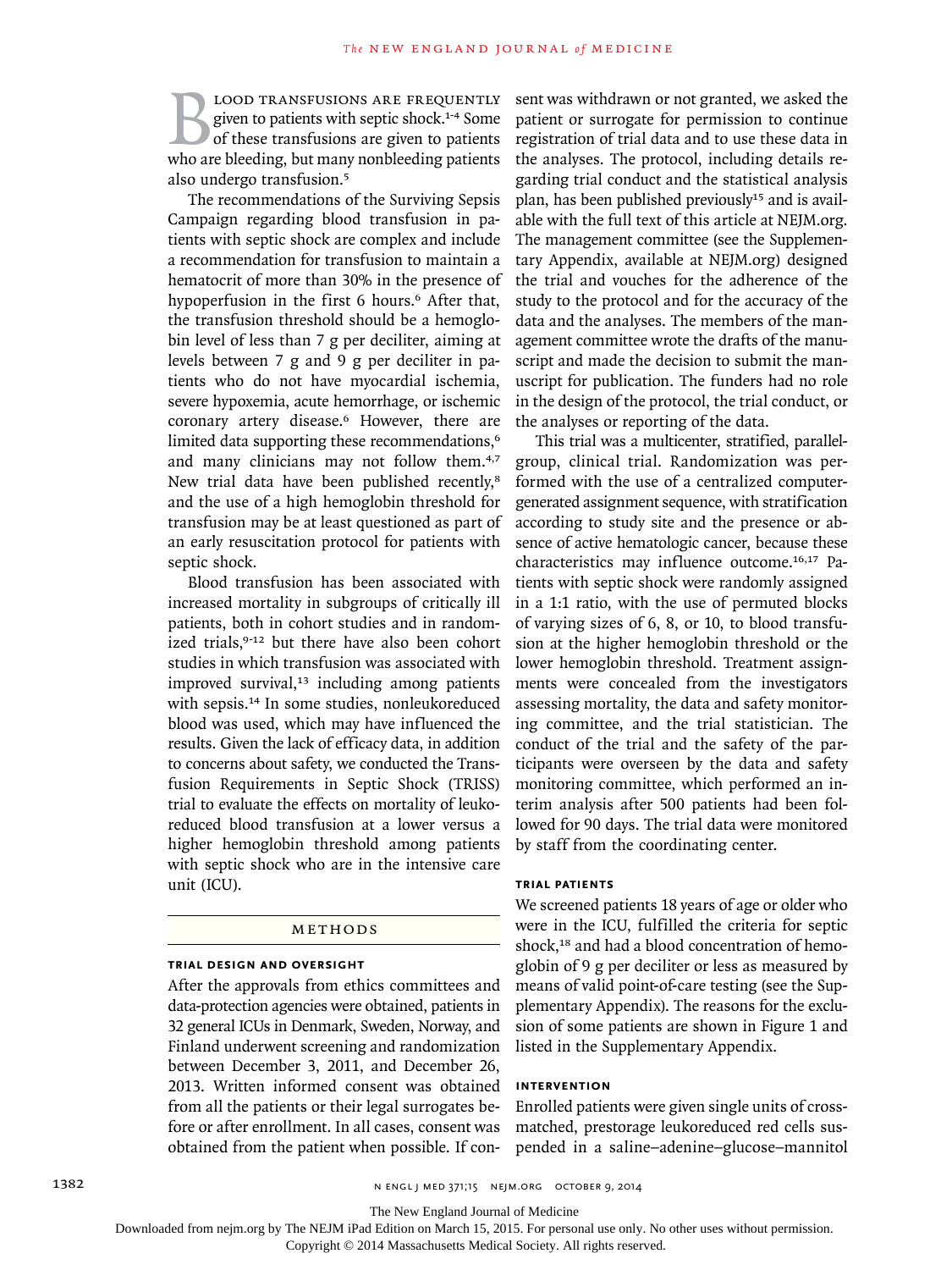

if they had received a blood transfusion during the current intensive care unit (ICU) admission, if there was a documented wish not to receive a transfusion, or if informed consent could not be obtained. A total of 15 patients met two exclusion criteria. One patient was excluded immediately after randomization when it was determined that an inclusion criterion had not been met, and 4 were excluded because consent was withdrawn during the trial. Thereafter, 5 additional patients underwent randomization in order for the study to obtain the full sample. All the patients who withdrew from the trial at their own request or at a surrogate's request allowed the use of their data, but 14 patients or surrogates in the lower-threshold group (hemoglobin level, ≤7 g per deciliter) and 7 in the higher-threshold group (hemoglobin level, ≤9 g per deciliter) did not want further data registered except for mortality data, which were obtained from national registries. The process data (hemoglobin assessments and numbers of transfusions and temporary protocol suspensions and protocol violations) and some of the secondary-outcome data for these patients are missing.

solution when the blood concentration of hemo- shock.<sup>15</sup> Hemoglobin concentrations were reasglobin had decreased to the assigned transfusion sessed within 3 hours after termination of the threshold (≤7 g per deciliter [lower threshold] or transfusion or before the initiation of another ≤9 g per deciliter [higher threshold]). These lev-transfusion. The intervention period was the enels of hemoglobin have frequently been used as tire ICU stay, to a maximum of 90 days after ranthresholds for transfusion in patients with septic

domization.

n engl j med 371;15 nejm.org october 9, 2014 1383

The New England Journal of Medicine

Downloaded from nejm.org by The NEJM iPad Edition on March 15, 2015. For personal use only. No other uses without permission.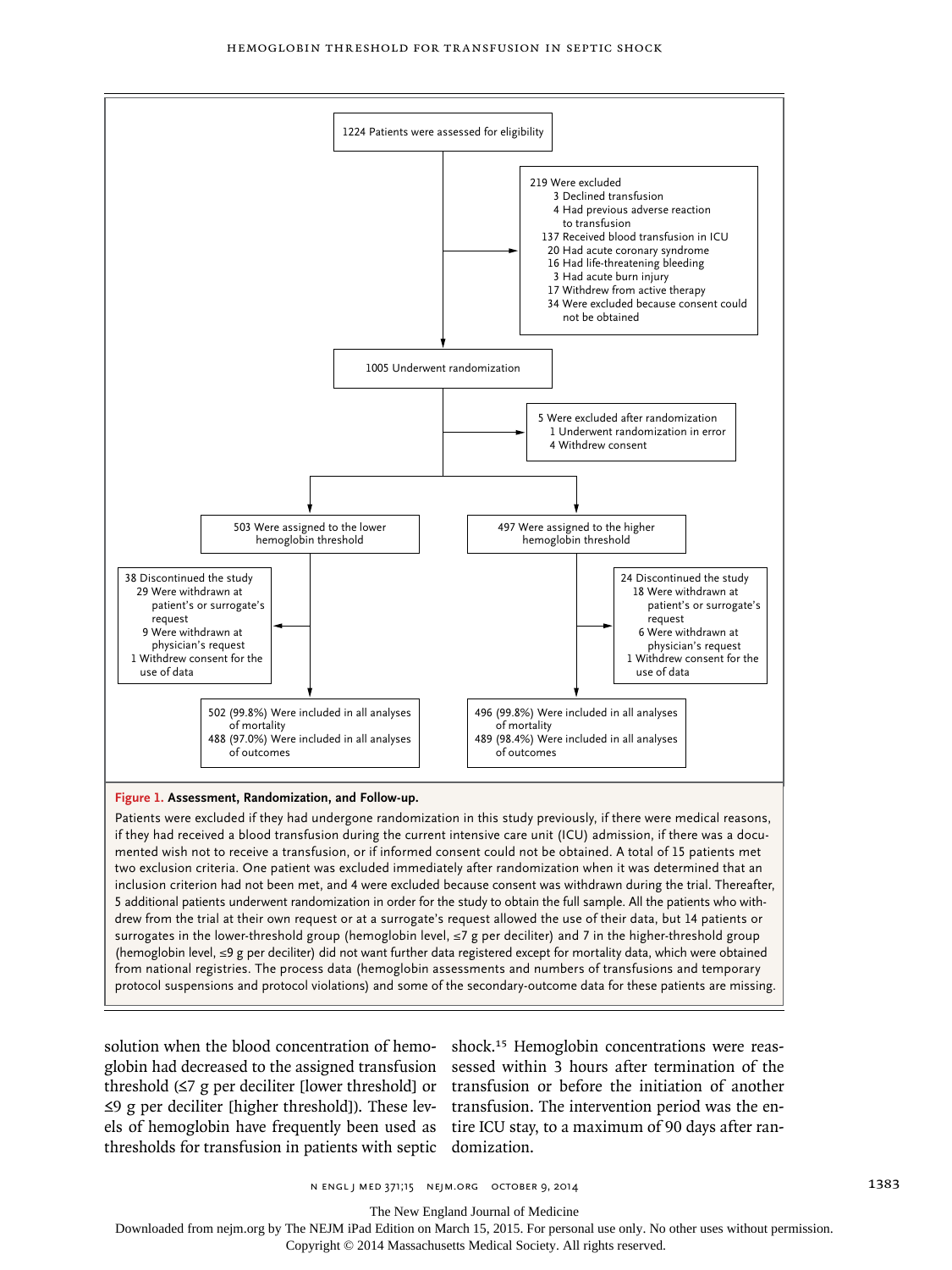In the event that life-threatening bleeding or ischemia developed while a patient was in the ICU or a patient required the use of extracorporeal membrane oxygenation, the patient could receive a transfusion at a hemoglobin threshold decided by the attending doctor. The attending doctor decided when the patient again was to receive a transfusion at the assigned hemoglobin threshold. After the unmasking of trial data showing harm from hydroxyethyl starch,<sup>3</sup> we recommended against the use of all starch products in trial patients. All other interventions were at the discretion of the clinicians, including transfusion during surgery and after ICU discharge.

# **OUTCOME MEASURES**

The primary outcome measure was death by 90 days after randomization. Secondary outcome measures were the use of life support (defined as the use of vasopressor or inotropic therapy, mechanical ventilation, or renal-replacement therapy) at days 5, 14, and 28 after randomization<sup>19</sup>; the number of patients with serious adverse reactions while in the ICU (allergic reaction, hemolysis, transfusion-associated acute lung injury, or transfusion-associated circulatory overload) (see the Supplementary Appendix); the number of patients with ischemic events while in the ICU, which included cerebral ischemia (identified from the results of imaging), acute myocardial ischemia (defined by symptoms, electrocardiographic signs, or elevated biomarker levels resulting in an intervention), intestinal ischemia (as observed during endoscopic examination or surgery), or limb ischemia (defined as clinical signs resulting in an intervention) (for full definitions, see the Supplementary Appendix); the percentage of days alive without vasopressor or inotropic therapy, mechanical ventilation, or renal-replacement therapy in the 90 days after randomization; and the percentage of days alive and out of the hospital in the 90 days after randomization. Data for the outcome measures were obtained by TRISS trial investigators or their delegates from patient files and national and regional registries for the entire 90-day follow-up period.

### **STATISTICAL ANALYSIS**

We calculated that we would need to enroll 1000 patients for the trial to have 80% power to show mortality at 90 days that was 9 percentage points lower in the lower-threshold group than in the higher-threshold group, at a two-sided alpha level of 5%, assuming a mortality in the higherthreshold group of 45% (estimated from two previous cohorts).20,21 The estimated difference of 9 percentage points was derived from the 20% reduction in relative risk observed with a restrictive versus liberal transfusion strategy in the subgroup of patients with severe infection in the Transfusion Requirements in Critical Care (TRICC) trial.<sup>9</sup> During our trial, 5 patients were excluded after randomization (4 patients did not allow the use of their data, and 1 did not have sepsis, which was realized immediately after randomization). A total of 5 additional patients underwent randomization in order for the study to obtain the full sample (Fig. 1).

An author who was the statistician for the study and who was unaware of the study-group assignments performed all the analyses according to International Conference on Harmonisation Good Clinical Practice guidelines<sup>22</sup> and the statistical analysis plan.15 We performed the primary analyses in the intention-to-treat population, which included all the patients who underwent randomization, except for those whose data were deleted from the database during the trial (i.e., the 5 patients, noted above, who were excluded after randomization) and after the trial (2 patients who withdrew consent for the use of their data) (Fig. 1). In the per-protocol populations, we excluded patients who had one or more bleeding or ischemic episodes or one or more major protocol violations (see the Supplementary Appendix).<sup>22</sup>

In the primary analyses (including the analysis of the primary outcome measure), we compared data between the two groups by means of logistic-regression analysis for binary outcome measures with adjustment for the stratification variables (study site and presence or absence of active hematologic cancer), $23$  and we converted odds ratios to relative risks.<sup>24</sup> We also performed unadjusted chi-square testing for binary outcome measures and Wilcoxon signed-rank testing for rate and ordinal data. We compared the primary outcome in the per-protocol populations and in prespecified subgroups defined according to the presence or absence of chronic cardiovascular disease (i.e., any history of myocardial infarction, any history of stable or unstable angina pectoris, previous treatment with nitrates, percutaneous coronary intervention, coronary-artery bypass grafting or noncoronary vascular interventions, any history of chronic heart failure [defined

The New England Journal of Medicine

Downloaded from nejm.org by The NEJM iPad Edition on March 15, 2015. For personal use only. No other uses without permission.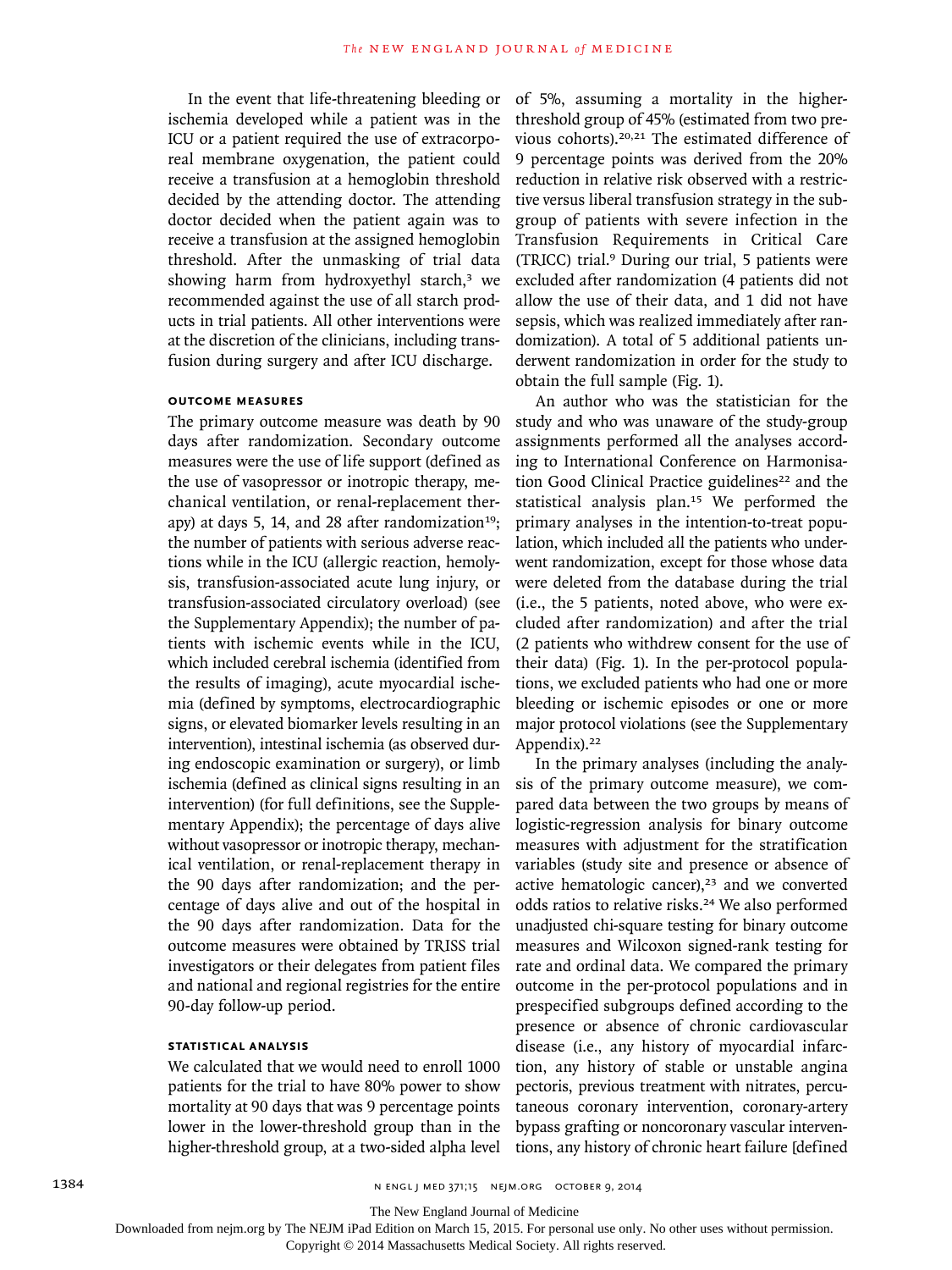as New York Heart Association class III or IV], or any history of cerebral infarction or transitory cerebral ischemia), an age of 70 years or younger versus an age older than 70 years, and a Simplified Acute Physiology Score (SAPS) II above 53 versus 53 or lower at baseline (with the score calculated from 17 variables and ranging from 0 to 163, with higher scores indicating higher severity of disease) and used multiple logisticregression analyses in the intention-to-treat population to adjust for differences in prespecified risk factors at baseline. Details regarding the handling of missing data are provided in the Supplementary Appendix. We performed all analyses using SAS software, version 9.3 (SAS Software), and SPSS software, version 17.0 (SPSS). A two-sided P value of less than 0.05 was considered to indicate statistical significance.

#### RESULTS

#### **TRIAL POPULATION**

We obtained 90-day vital status for 998 patients (99.3%), including 502 in the lower-threshold group and 496 in the higher-threshold group (Fig. 1). The characteristics of the patients at baseline were similar in the two groups (Table 1, and Table S1 in the Supplementary Appendix). A total of 29 of 488 patients (5.9%) in the lowerthreshold group and 11 of 489 (2.2%) in the higher-threshold group had the protocol temporarily suspended ( $P=0.004$ ) (Table S2 in the Supplementary Appendix).

### **HEMOGLOBIN CONCENTRATIONS, BLOOD PRODUCTS, AND CIRCULATORY VARIABLES**

The median value of the lowest concentration of hemoglobin in the 24 hours before randomization was 8.4 g per deciliter in both intervention groups. After randomization, the daily lowest concentrations of hemoglobin differed between the two groups (P<0.001) (Fig. 2). Additional details regarding hemoglobin assessments are provided in Table S3 in the Supplementary Appendix.

During the trial period, a total of 1545 blood transfusions were given in the lower-threshold group and 3088 transfusions in the higherthreshold group (P<0.001). The median cumulative number of blood transfusions after randomization was 1 unit (interquartile range, 0 to 3) in the lower-threshold group and 4 (interquartile range, 2 to 7) in the higher-threshold group (P<0.001). A total of 176 patients (36.1%) in the lower-threshold group did not undergo transfusion in the ICU, as compared with 6 (1.2%) in the higher-threshold group (P<0.001). Details regarding blood products, bleeding, cointerventions, fluid volumes and balances, and circulatory assessments are provided in Tables S4 through S9 in the Supplementary Appendix. The numbers of protocol violations differed significantly between the two groups (Table S10 in the Supplementary Appendix).

## **OUTCOMES**

At 90 days after randomization, 216 patients (43.0%) in the lower-threshold group and 223 (45.0%) in the higher-threshold group had died (relative risk, 0.94; 95% confidence interval, 0.78 to 1.09;  $P=0.44$ ) (Table 2 and Fig. 3, and Table S11 in the Supplementary Appendix). We obtained similar results in the analyses that were adjusted for prespecified baseline risk factors and in the per-protocol analyses (Table S12 in the Supplementary Appendix). The prespecified subgroup analyses showed no significant heterogeneity in the effect of the transfusion threshold on mortality at 90 days between patients with and those without chronic cardiovascular disease, patients 70 years of age or younger and those older than 70 years of age, and patients with a SAPS II of 53 or less and those with a SAPS II of more than 53 at baseline (Fig. 3).

A total of 7.2% of the patients in the lowerthreshold group, as compared with 8.0% in the higher-threshold group, had one or more ischemic events in the ICU (Table 2, and Tables S13 and S14 in the Supplementary Appendix, which include the numbers of patients with myocardial ischemia and ischemia of other anatomical sites). One patient had a serious adverse reaction to transfusion (Table 2, and Table S13 in the Supplementary Appendix). The use of life support at days 5, 14, and 28 was similar in the two intervention groups (Table 2, and Tables S11 and S13 in the Supplementary Appendix), as were the percentages of days alive without vasopressor or inotropic therapy, without mechanical ventilation, and without renal-replacement therapy and the percentage of days alive and out of the hospital (Table 2).

#### DISCUSSION

In this international, multicenter, partially blinded, randomized trial involving patients with sep-

The New England Journal of Medicine

Downloaded from nejm.org by The NEJM iPad Edition on March 15, 2015. For personal use only. No other uses without permission.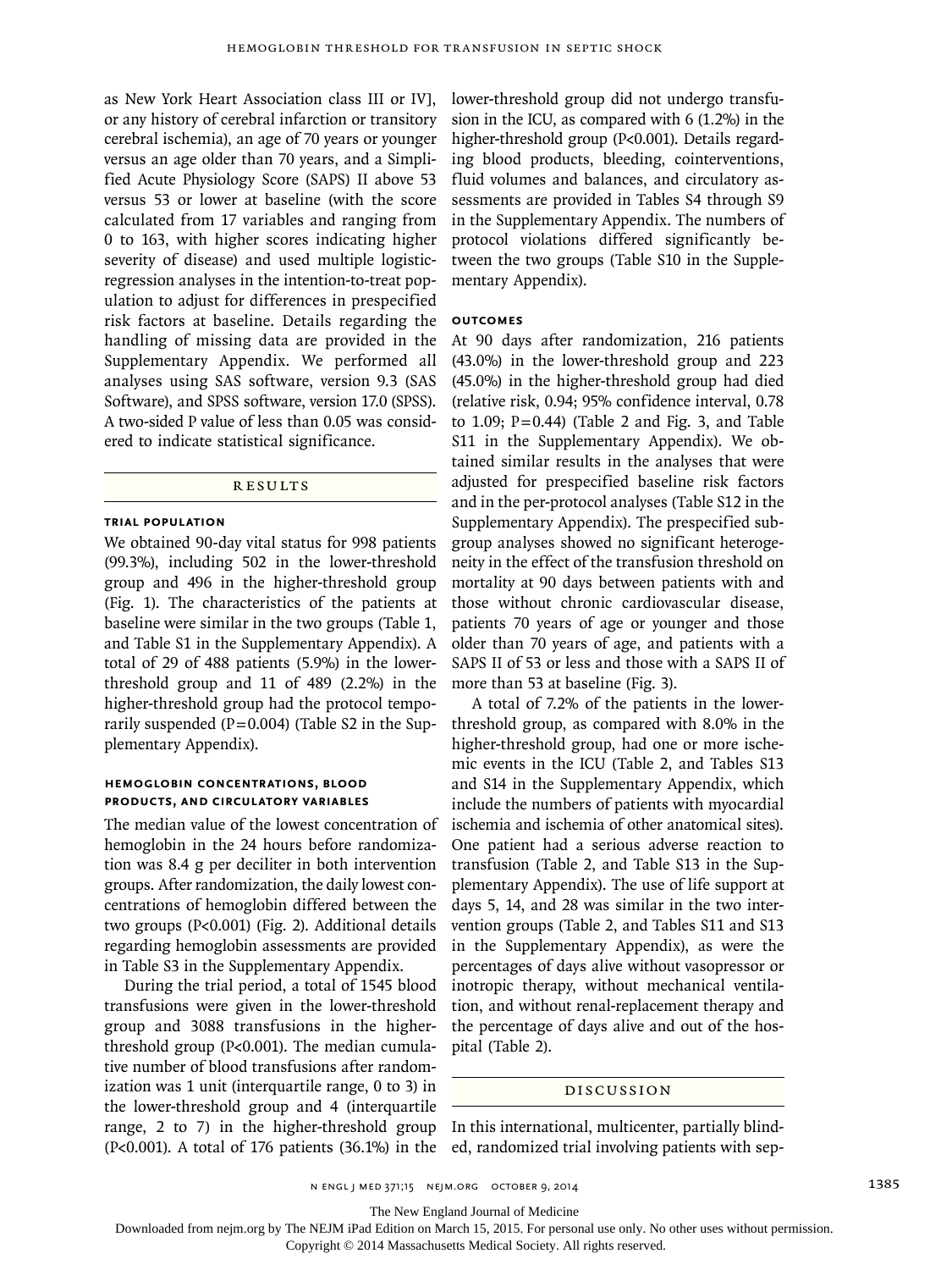tic shock who were in the ICU, we observed no significant differences in mortality at 90 days, in the numbers of patients with ischemic events or with severe adverse reactions, in the use of life support, or in the numbers of days alive and out of the hospital between the group of patients who underwent transfusion at a lower hemoglobin threshold and the group of those who underwent transfusion at a higher hemoglobin threshold. Similar results were observed in subgroups of patients with chronic cardiovascular disease, with older age, or with greater disease severity. The patients in the lower-threshold group received 50% fewer units of blood than those in the higher-threshold group, and 36% of the patients in the lower-threshold group did not undergo transfusion in the ICU, as compared with 1% of the patients in the higher-threshold group.

Our results are consistent with those obtained in the TRICC trial, which assessed a lower versus higher hemoglobin threshold for blood transfusion in a broad population of adult patients in the ICU.<sup>9</sup> In that trial, there were no significant differences in mortality at 30 days in the full trial population (the primary outcome) or among patients 55 years of age or older or

| Table 1. Characteristics of the Trial Patients at Baseline.* |                                                     |                                                             |  |  |  |
|--------------------------------------------------------------|-----------------------------------------------------|-------------------------------------------------------------|--|--|--|
| Characteristic                                               | Lower Hemoglobin<br><b>Threshold</b><br>$(N = 502)$ | <b>Higher Hemoglobin</b><br><b>Threshold</b><br>$(N = 496)$ |  |  |  |
| $Age - yr$                                                   |                                                     |                                                             |  |  |  |
| Median                                                       | 67                                                  | 67                                                          |  |  |  |
| Interquartile range                                          | $57 - 73$                                           | $58 - 75$                                                   |  |  |  |
| Male sex - no. $(%)$                                         | 272 (54.2)                                          | 259 (52.2)                                                  |  |  |  |
| Chronic cardiovascular disease - no. (%) +                   | 75 (14.9)                                           | 66 (13.3)                                                   |  |  |  |
| Chronic lung disease - no. (%) :                             | 111 (22.1)                                          | 102 (20.6)                                                  |  |  |  |
| Hematologic cancer - no. (%)                                 | 39(7.8)                                             | 36(7.3)                                                     |  |  |  |
| Admission to a university hospital — no. $(\%)$              | 323 (64.3)                                          | 324 (65.3)                                                  |  |  |  |
| Surgery during index hospitalization - no. (%)               |                                                     |                                                             |  |  |  |
| Emergency                                                    | 191 (38.0)                                          | 217(43.8)                                                   |  |  |  |
| Elective                                                     | 59 (11.8)                                           | 53 (10.7)                                                   |  |  |  |
| Source of ICU admittance - no. (%)                           |                                                     |                                                             |  |  |  |
| Emergency department                                         | 90 (17.9)                                           | 79 (15.9)                                                   |  |  |  |
| General ward                                                 | 268 (53.4)                                          | 257 (51.8)                                                  |  |  |  |
| Operating or recovery room                                   | 113(22.5)                                           | 121 (24.4)                                                  |  |  |  |
| Other ICU                                                    | 31(6.2)                                             | 39 (7.9)                                                    |  |  |  |
| Source of sepsis - no. (%) [                                 |                                                     |                                                             |  |  |  |
| Lungs                                                        | 267 (53.2)                                          | 259 (52.2)                                                  |  |  |  |
| Abdomen                                                      | 206 (41.0)                                          | 198 (39.9)                                                  |  |  |  |
| Urinary tract                                                | 58 (11.6)                                           | 61(12.3)                                                    |  |  |  |
| Soft tissue                                                  | 59 (11.8)                                           | 59 (11.9)                                                   |  |  |  |
| Other                                                        | 50 (10.0)                                           | 47 (9.5)                                                    |  |  |  |
| Positive culture from blood or sterile site                  | 188 (37.5)                                          | 160 (32.3)                                                  |  |  |  |
| Interval from ICU admission to randomization - hr            |                                                     |                                                             |  |  |  |
| Median                                                       | 23                                                  | 20                                                          |  |  |  |
| Interquartile range                                          | $7 - 50$                                            | $7 - 43$                                                    |  |  |  |
| <b>SAPS II</b>                                               |                                                     |                                                             |  |  |  |
| Median                                                       | 51                                                  | 52                                                          |  |  |  |
| Interquartile range                                          | $42 - 62$                                           | $44 - 64$                                                   |  |  |  |

1386 **n engl j med 386** n engl j med 371;15 nejm.org october 9, 2014

The New England Journal of Medicine

Downloaded from nejm.org by The NEJM iPad Edition on March 15, 2015. For personal use only. No other uses without permission.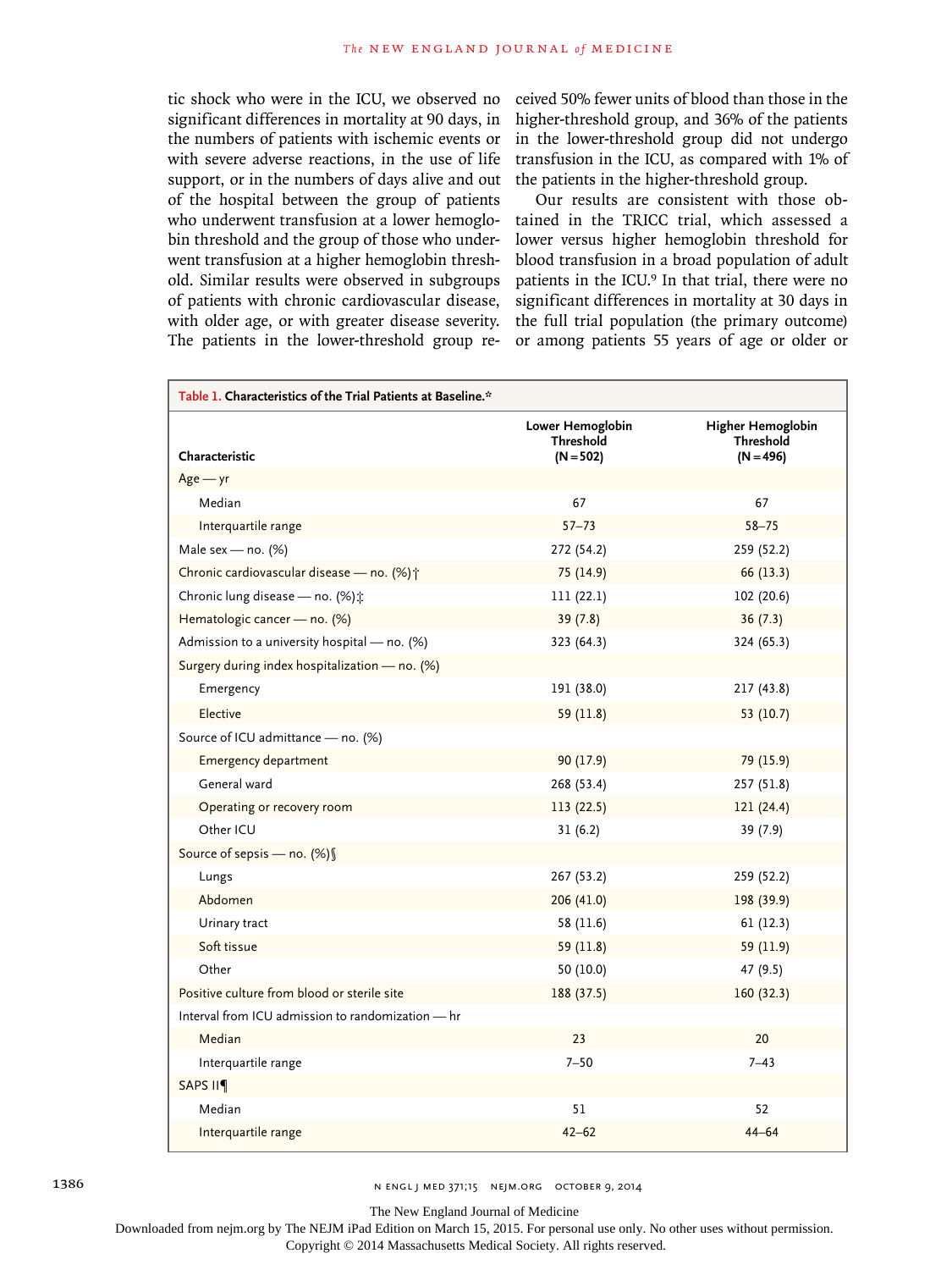#### Hemoglobin Threshold for Transfusion in Septic Shock

| Table 1. (Continued.)                    |                                                     |                                                      |
|------------------------------------------|-----------------------------------------------------|------------------------------------------------------|
| Characteristic<br>SOFA score             | Lower Hemoglobin<br><b>Threshold</b><br>$(N = 502)$ | Higher Hemoglobin<br><b>Threshold</b><br>$(N = 496)$ |
| Median                                   | 10                                                  | 10                                                   |
| Interquartile range                      | $8 - 12$                                            | $8 - 12$                                             |
| Renal-replacement therapy — no. $(\%)^*$ | 68 (13.5)                                           | 53 (10.7)                                            |
| Mechanical ventilation - no. (%) ††      | 345 (68.7)                                          | 350 (70.6)                                           |

None of the differences between the two groups were significant (P≥0.05). Additional details regarding baseline characteristics are provided in Table S1 in the Supplementary Appendix. The lower hemoglobin threshold was defined as a hemoglobin level of 7 g per deciliter or less, and the higher hemoglobin threshold as a hemoglobin level of 9 g per deciliter or less. ICU denotes intensive care unit.

- Patients were considered to have chronic cardiovascular disease if they had any history of myocardial infarction, stable or unstable angina pectoris, chronic heart failure (defined as New York Heart Association class III or IV), cerebral infarction or transitory cerebral ischemia, previous treatment with nitrates, percutaneous coronary intervention, coronary-artery bypass grafting, or noncoronary vascular interventions.
- ‡ Patients were considered to have chronic lung disease if they had any history of chronic obstructive pulmonary disease, asthma or other chronic lung disease, or any treatment with a drug indicated for chronic lung disease.
- Some patients had more than one source of infection. Other sources of sepsis included a vascular catheter, meningitis, or endocarditis or were unclear.
- The Simplified Acute Physiology Score (SAPS) II<sup>25</sup> was assessed in the 24 hours before randomization. The SAPS II is calculated from 17 variables and ranges from 0 to 163, with higher scores indicating higher severity of disease. One or two of the 17 variables were missing for 77 patients in the higher-threshold group and for 99 in the lower-threshold
- group, so their values were not included here.<br>The Sepsis-Related Organ Failure Assessment (SOFA)<sup>26</sup> score was assessed in the 24 hours before randomization. The SOFA grades organ failure, with subscores ranging from 0 to 4 for each of six organ systems (cerebral, circulation, pulmonary, hepatic, renal, and coagulation). The aggregated score ranges from 0 to 24, with higher scores indicating more severe organ failure. One variable was missing for 51 patients in the higher-threshold group and for 64 in the lower-threshold group, so their values were not included here.
- \*\* Renal-replacement therapy was defined as therapy for acute or chronic kidney failure at randomization.
- †† Mechanical ventilation was defined as invasive or noninvasive ventilation in the 24 hours before randomization.



## **Figure 2. Blood Hemoglobin Levels in Patients in the ICU at Baseline and after Randomization.**

The graphs show the median daily lowest levels of blood hemoglobin in the lower-threshold group and the higherthreshold group. Baseline values were the lowest blood hemoglobin level measured in the 24 hours before randomization. Day 1 was defined as the time of randomization to the end of that day and lasted a median of 15 hours in the lower-threshold group and 14 hours in the higher-threshold group. The I bars indicate the 25th and 75th percentiles.

The New England Journal of Medicine

Downloaded from nejm.org by The NEJM iPad Edition on March 15, 2015. For personal use only. No other uses without permission.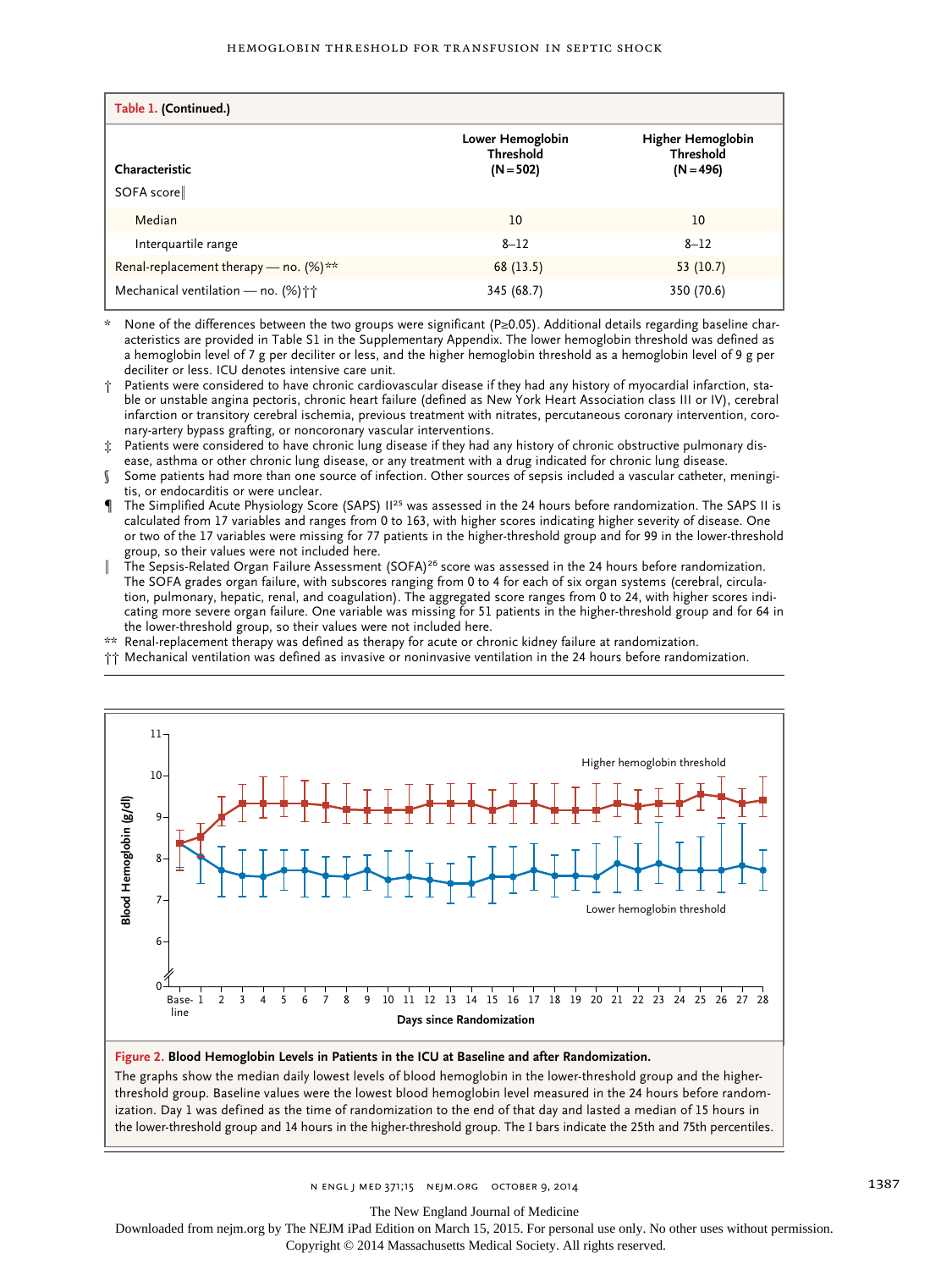| Table 2. Primary and Secondary Outcome Measures.*                     |                               |                                       |                                  |                   |
|-----------------------------------------------------------------------|-------------------------------|---------------------------------------|----------------------------------|-------------------|
| Outcome                                                               | Lower Hemoglobin<br>Threshold | <b>Higher Hemoglobin</b><br>Threshold | <b>Relative Risk</b><br>(95% CI) | P Value           |
| Primary outcome: death by day 90 - no./total no. (%)                  | 216/502 (43.0)                | 223/496 (45.0)                        | $0.94(0.78 - 1.09)$              | $0.44 +$          |
| Secondary outcomes:                                                   |                               |                                       |                                  |                   |
| Use of life support — no./total no. $(\%)$                            |                               |                                       |                                  |                   |
| At day 5                                                              | 278/432 (64.4)                | 267/429 (62.2)                        | $1.04(0.93 - 1.14)$              | 0.47 <sub>1</sub> |
| At day 14                                                             | 140/380 (36.8)                | 135/367 (36.8)                        | $0.99(0.81 - 1.19)$              | $0.95 +$          |
| At day 28                                                             | 53/330 (16.1)                 | 64/322 (19.9)                         | $0.77(0.54 - 1.09)$              | $0.14 +$          |
| Ischemic event in the ICU — no./total no. $(\%) \P$                   | 35/488 (7.2)                  | 39/489 (8.0)                          | $0.90(0.58 - 1.39)$              | 0.64              |
| Severe adverse reaction - no./total no. (%)**                         | 0/488                         | 1/489(0.2)                            |                                  | 1.00              |
| Alive without vasopressor or inotropic therapy —<br>mean % of days it | 73                            | 75                                    |                                  | 0.93              |
| Alive without mechanical ventilation — mean %<br>of days††            | 65                            | 67                                    |                                  | 0.49              |
| Alive without renal-replacement therapy — mean %<br>of days††         | 85                            | 83                                    |                                  | 0.54              |
| Alive and out of the hospital — mean $%$ of days $\dagger \uparrow$   | 30                            | 31                                    |                                  | 0.89              |

CI denotes confidence interval.

† Logistic-regression analyses were adjusted for the stratification variables (study site and presence or absence of hematologic cancer). The results of the unadjusted outcome analyses are provided in Table S11 in the Supplementary Appendix.

 $\dot{x}$  A total of 21 patients — 14 in the lower-threshold group and 7 in the higher-threshold group — did not wish to be included in the followup, so data regarding secondary outcome measures are missing for these patients.

Use of life support was defined as infusion of vasopressor or inotropic agents or the use of invasive or noninvasive mechanical ventilation or renal-replacement therapy on those days. The total number of patients decreased because patients died. See Table S13 in the Supplementary Appendix.

An ischemic event in the ICU was defined as one or more events of acute myocardial, cerebral, intestinal, or limb ischemia. See Table S13 in the Supplementary Appendix.

‖ Logistic-regression analyses were adjusted for the presence of hematologic cancer. Adjustment according to study site was not possible, because there were zero events at four study sites.

A severe adverse reaction was defined as allergic reaction, hemolysis, transfusion-associated acute lung injury, or transfusion-associated circulatory overload. See Table S13 in the Supplementary Appendix.

†† The mean percentage of days was calculated as the number of days without vasopressor, ventilator, or renal-replacement therapy, divided by the number of days alive during the 90-day follow-up period, or as the number of days out of the hospital, divided by the number of days alive during the 90-day follow-up period.

> those with more severe disease; these two subgroups may best resemble our patients. Our results are also in line with those of a large trial involving high-risk patients after hip surgery, the Transfusion Trigger Trial for Functional Outcomes in Cardiovascular Patients Undergoing Surgical Hip Fracture Repair (FOCUS) trial,<sup>27</sup> and the Cochrane meta-analysis of trials of transfusion thresholds, both of which support restrictive transfusion to reduce the use of blood in patients with preexisting cardiovascular disease.<sup>28</sup> An important exception is patients with acute myocardial infarction, who were excluded both from our trial and from the FOCUS trial.<sup>27</sup> Research is needed to assess the safety of lower hemoglobin thresholds for transfusion in these patients.<sup>12</sup>

> The effect of transfusion thresholds on rates of myocardial infarction may have differed among

the three trials. In the TRICC trial, significantly increased rates of myocardial infarction were observed with a higher transfusion threshold,<sup>9</sup> whereas the opposite was observed in the FOCUS trial and in our trial, although the numerical differences were not significant in either of these two trials.27 In our trial, myocardial infarction was not a prespecified outcome measure (the data are provided in the Supplementary Appendix); we did not specify surveillance testing for myocardial ischemia in the protocol and may have missed some events. This may also have resulted in detection bias because the clinicians and investigators were not unaware of the intervention assignments.

We observed no harm with an excess transfusion of a median of 3 units of blood, a finding that is contrary to most of the observational data

The New England Journal of Medicine

Downloaded from nejm.org by The NEJM iPad Edition on March 15, 2015. For personal use only. No other uses without permission.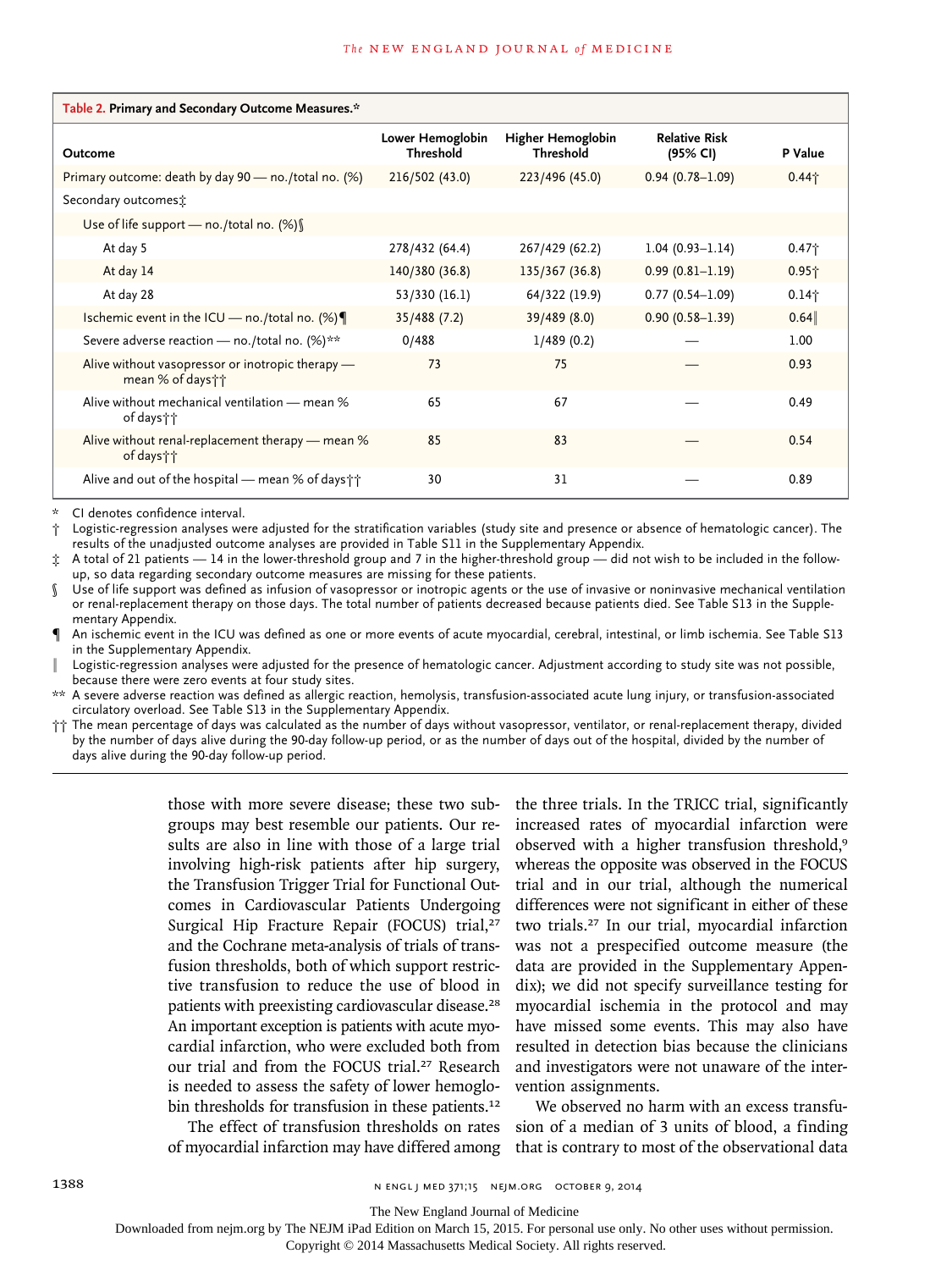

#### **Figure 3. Time to Death and Relative Risk of Death at 90 Days.**

Panel A shows the survival curves, with data censored at 90 days, in the two intervention groups in the intention-totreat population. Kaplan–Meier analysis showed that the survival time did not differ significantly between the two groups (P=0.41 by Cox regression analysis, with adjustment for the stratification variables). Panel B shows the relative risks (black boxes) with 95% confidence intervals (horizontal lines) for the primary outcome measure of death by day 90 in the lower-threshold group, as compared with the higher-threshold group, among all the patients and in the three prespecified subgroups, as assessed by means of logistic-regression analysis, with adjustment for the stratification variables. The size of each black box is proportional to the size of the corresponding subgroup. Chronic cardiovascular disease was defined as any history of myocardial infarction, any history of stable or unstable angina pectoris, previous treatment with nitrates, percutaneous coronary intervention, coronary-artery bypass grafting or noncoronary vascular interventions, any history of chronic heart failure (defined as New York Heart Association class III or IV), or any history of cerebral infarction or transitory cerebral ischemia. The Simplified Acute Physiology Score (SAPS) II<sup>25</sup> is calculated from 17 baseline variables; scores range from 0 to 163, with higher scores indicating higher severity of disease. A total of 1 or 2 of the 17 variables were missing for 77 patients in the higher-threshold group and for 99 in the lower-threshold group. In this analysis, these missing variables were considered to be within the normal range, thereby not contributing to the composite SAPS II of these patients.

n engl j med 371;15 nejm.org october 9, 2014 1389

The New England Journal of Medicine

Downloaded from nejm.org by The NEJM iPad Edition on March 15, 2015. For personal use only. No other uses without permission.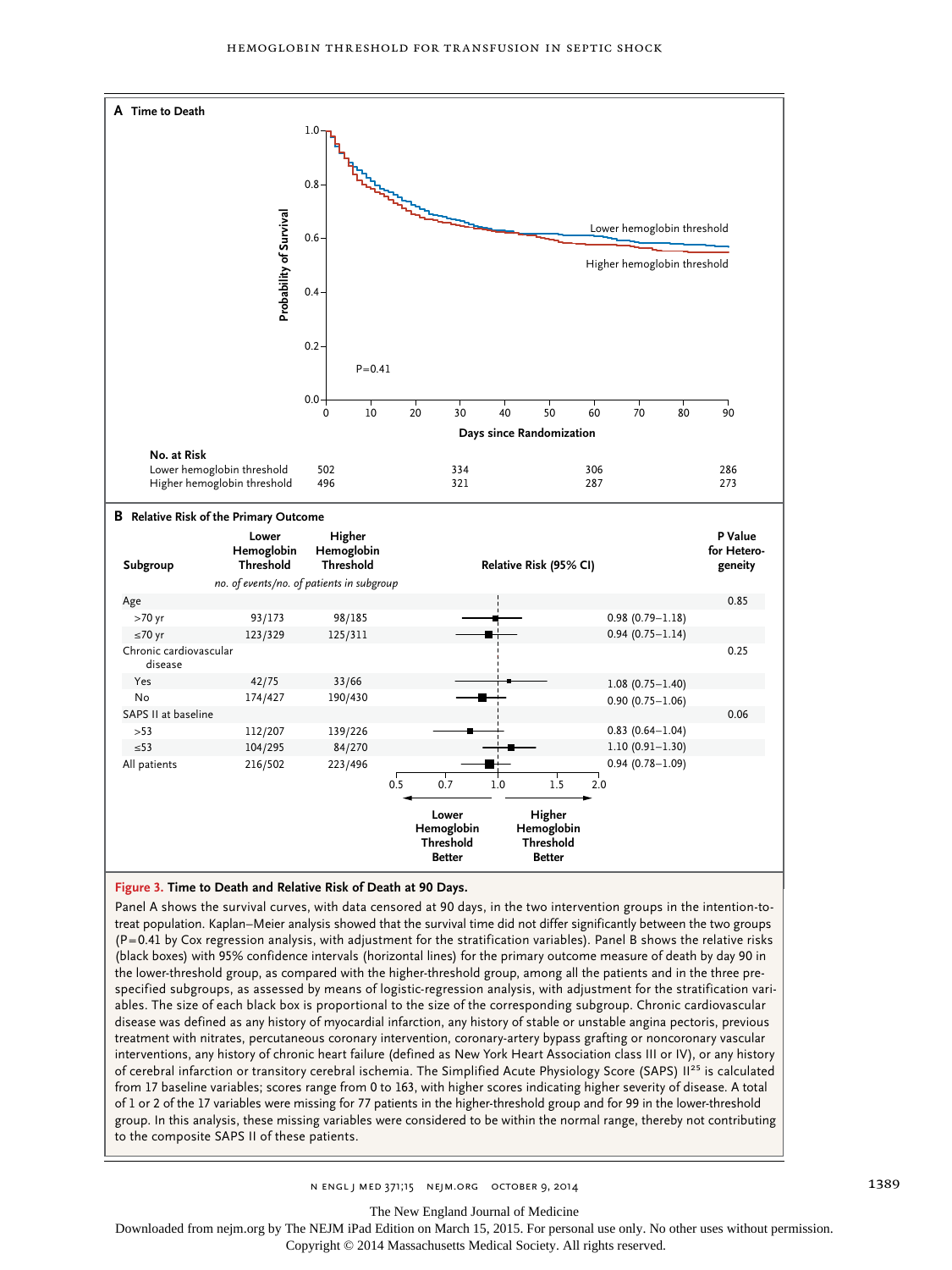regarding transfusion in critically ill patients.<sup>10</sup> Whether this was due to the use of leukoreduced blood cannot be assessed, but results similar to ours were observed in the FOCUS trial, in which the majority of patients also received leukoreduced blood.27 The safety of leukoreduced blood was challenged by the results of a trial involving patients with upper gastrointestinal bleeding, which showed increased mortality with liberal transfusion of this product.<sup>11</sup> Ongoing bleeding may have contributed to the increased mortality observed with liberal transfusion in that trial.<sup>11</sup> Thus the effects of leukoreduction on outcome are unclear, as they were a decade ago, as indicated in a 2004 meta-analysis of trial data on leukoreduced versus nonleukoreduced blood.<sup>29</sup>

The strengths of our trial include a low risk of bias, because group assignment at randomization was concealed, and the blinding of the assessors of mortality and the statistician to the assigned intervention. It is reasonable to assume that our results are generalizable, because patients were recruited both in university hospitals and in nonuniversity hospitals, and the majority of patients who underwent screening were included. The trial protocol was pragmatic, so routine practice was maintained except for the hemoglobin thresholds for transfusion. In addition, the characteristics of the patients and the outcome rates were similar to those observed in some recent trials involving patients with septic shock in the ICU.3,19,30,31

Our trial has limitations. First, the investigators, clinicians, and patients were aware of the study-group assignments, and we did not assess all the cointerventions. Because the trial was multicenter and large and used stratified randomization, it is unlikely that imbalance in concomitant interventions affected the results. Second, the confidence interval was relatively wide for the point estimate for mortality, so we cannot exclude a 9% relative increase or a 22% relative decrease in mortality at 90 days in the lowerthreshold group versus the higher-threshold group. Third, we had limited power to detect differences in some other outcome measures (in particular, the ischemic events) and in some of the subgroup analyses (in particular, the subgroup defined according to the presence or absence of chronic cardiovascular disease).

We recorded only one serious adverse reaction to blood transfusion, but serious adverse reactions are rare events in general, and their frequencies are unknown among patients with septic shock in the ICU. We included some patients who had received a blood transfusion before ICU admission, and some patients had protocol suspensions and violations, which tended to reduce the difference between the two intervention groups. However, we found clear differences between the two groups in the hemoglobin levels and the numbers of transfusions, and the perprotocol analyses, which excluded patients who had protocol suspensions and violations, supported the primary analysis. Protocol suspensions and violations have been difficult to prevent in transfusion trials,32,33 and when reported they appear to have occurred at frequencies similar to those observed in our trial.

In conclusion, patients with septic shock who underwent transfusion at a hemoglobin threshold of 7 g per deciliter, as compared with those who underwent transfusion at a hemoglobin threshold of 9 g per deciliter, received fewer transfusions and had similar mortality at 90 days, use of life support, and number of days alive and out of the hospital; the numbers of patients with ischemic events and severe adverse reactions to blood in the ICU were also similar in the two intervention groups.

Supported by a grant (09-066938) from the Danish Strategic Research Council and by Copenhagen University Hospital, Rigshospitalet, the Scandinavian Society of Anaesthesiology and Intensive Care Medicine (ACTA Foundation), and Ehrenreich's Foundation.

Dr. Johansson reports receiving grant support from Pharmacosmos; and Dr. Perner, receiving grant support from CSL Behring, Fresenius Kabi, Cosmed, and Bioporto Diagnostics, and lecture fees from LFB. No other potential conflict of interest relevant to this article was reported.

Disclosure forms provided by the authors are available with the full text of this article at NEJM.org.

#### **REFERENCES**

**1.** Zarychanski R, Doucette S, Fergusson D, et al. Early intravenous unfractionated heparin and mortality in septic shock. Crit Care Med 2008;36:2973-9.

**2.** Labelle A, Juang P, Reichley R, et al. The determinants of hospital mortality among patients with septic shock receiving appropriate initial antibiotic treatment. Crit Care Med 2012;40:2016-21.

**3.** Perner A, Haase N, Guttormsen AB, et al. Hydroxyethyl starch 130/0.4 versus Ringer's acetate in severe sepsis. N Engl J Med 2012;367:124-34. [Erratum, N Engl J Med 2012;367:481.]

**4.** Rosland RG, Hagen MU, Haase N, et al. Red blood cell transfusion in septic shock — clinical characteristics and outcome of unselected patients in a prospec-

1390 **n engl j med 371;15 NEIM.ORG** october 9, 2014

The New England Journal of Medicine

Downloaded from nejm.org by The NEJM iPad Edition on March 15, 2015. For personal use only. No other uses without permission.